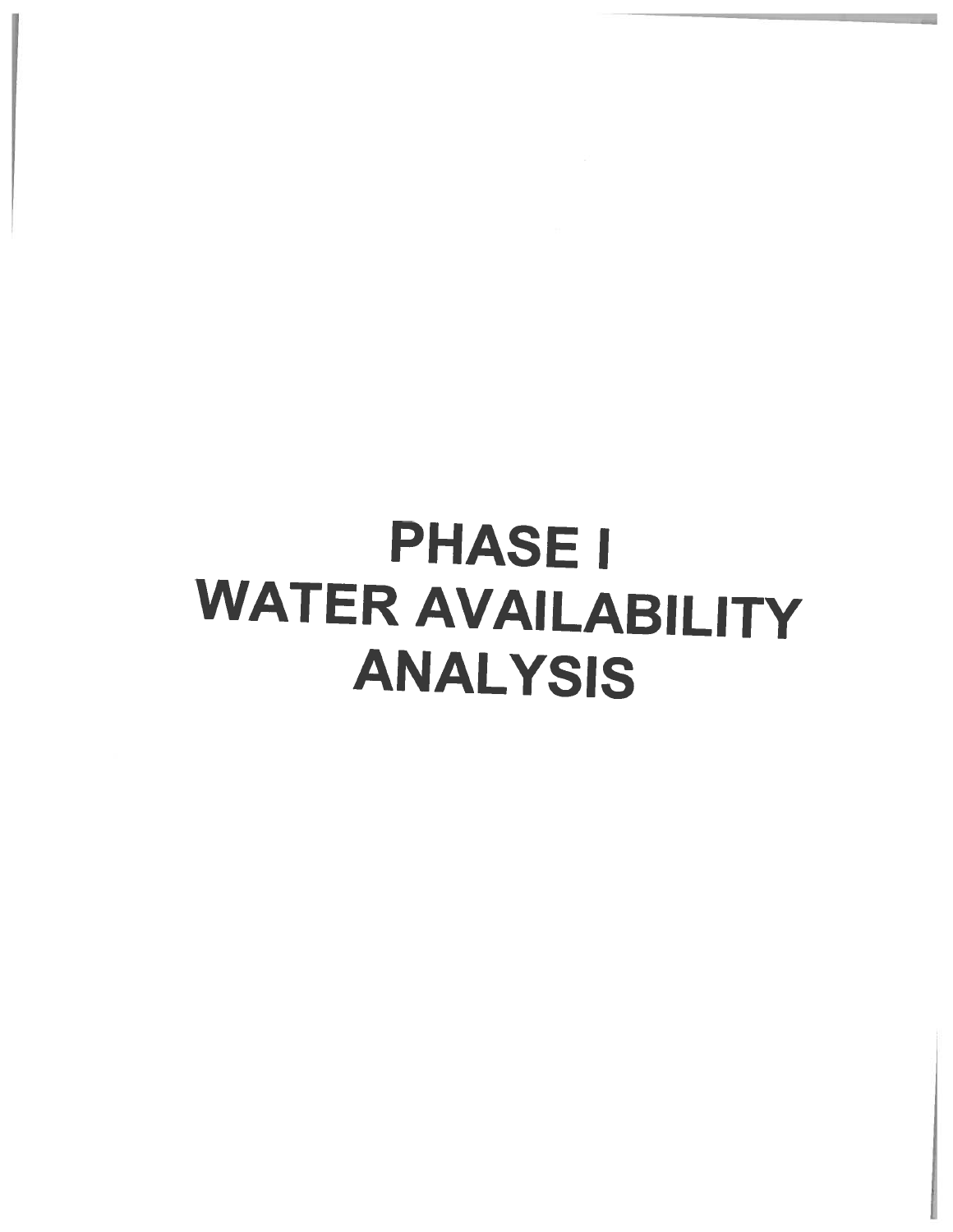

<sup>N</sup>APA COUNTY DEPARTMENT OF PUBLIC WORKS

1195 THIRD STREET • ROOM 201 • NAPA, CALIFORNIA 94559-3092<br>PHONE 707-253-4351 • FAX 707-253-4627<br>www.co.napa.ca.us/PublicWorks/Default.htm

ROBERT J. PETERSON Director of Public Works County Surveyor-County Engineer Road Commissioner

### WATER AVAILABILITY ANALYSIS

PHASE 1 STUDY \_ CURRENT

Introduction: As an applicant for a permit with Napa County, It has been determined that Chapter 13.15 of the Napa County Code is applicable to approval of your permit. One step of the permit process is to adequately evalu analysis The purpose of this form is to assist you in the preparation of this analysis. You may present the Please In an alternative form so long as it substantially includes the information required below.<br>include any calculations you may have to support your estimates.

The reason for the WAA is for you, the applicant, to inform us, to the best of your ability, what changes in water use will occur on your property as <sup>a</sup> result of an approval of your permit application. By evaluate potential impacts to static water levels of neighboring wells. examining the attached guidelines and filling in the blanks, you will provide the information we require to

### Step #1:

USGS quad sheet (1:24,000 scale) with your parcel outlined on the map. Include on the map the Provide a map and site plan of your parcel(s). The map should be an 8-1/2"x11" reproduction of a nearest quad sheet (1:24,000 scale) with your parcel outlined on the map. Include on the map the neighboring well. The site plan should be an 8-1/2"x11" site plan of your parcel(s) with the locations of all structures, gardens, vineyards, etc in which well water will be used. If more than one<br>water source is available, indicate the interconnecting pinite of with the used. If more than one water source is available, indicate the interconnecting piping from the subject well to the areas of use.<br>Attach these two sheets to your application. If multiple parcels are involved, clearly show the parcels from which the fair share calculation will be based and properly identify the assessors parcel numbers for these parcels. Identify all existing or proposed wells.

### multiple parcels, please fill a separate form for each parcel. Step #2: Determine total parcel acreage and water allotment factor. If your project spans

Determine the allowable water allotment for your parcels:

<u>тт</u>

 $\label{eq:4} \alpha = -\alpha + \alpha = 1, \quad \alpha = 1, \ldots, \ldots$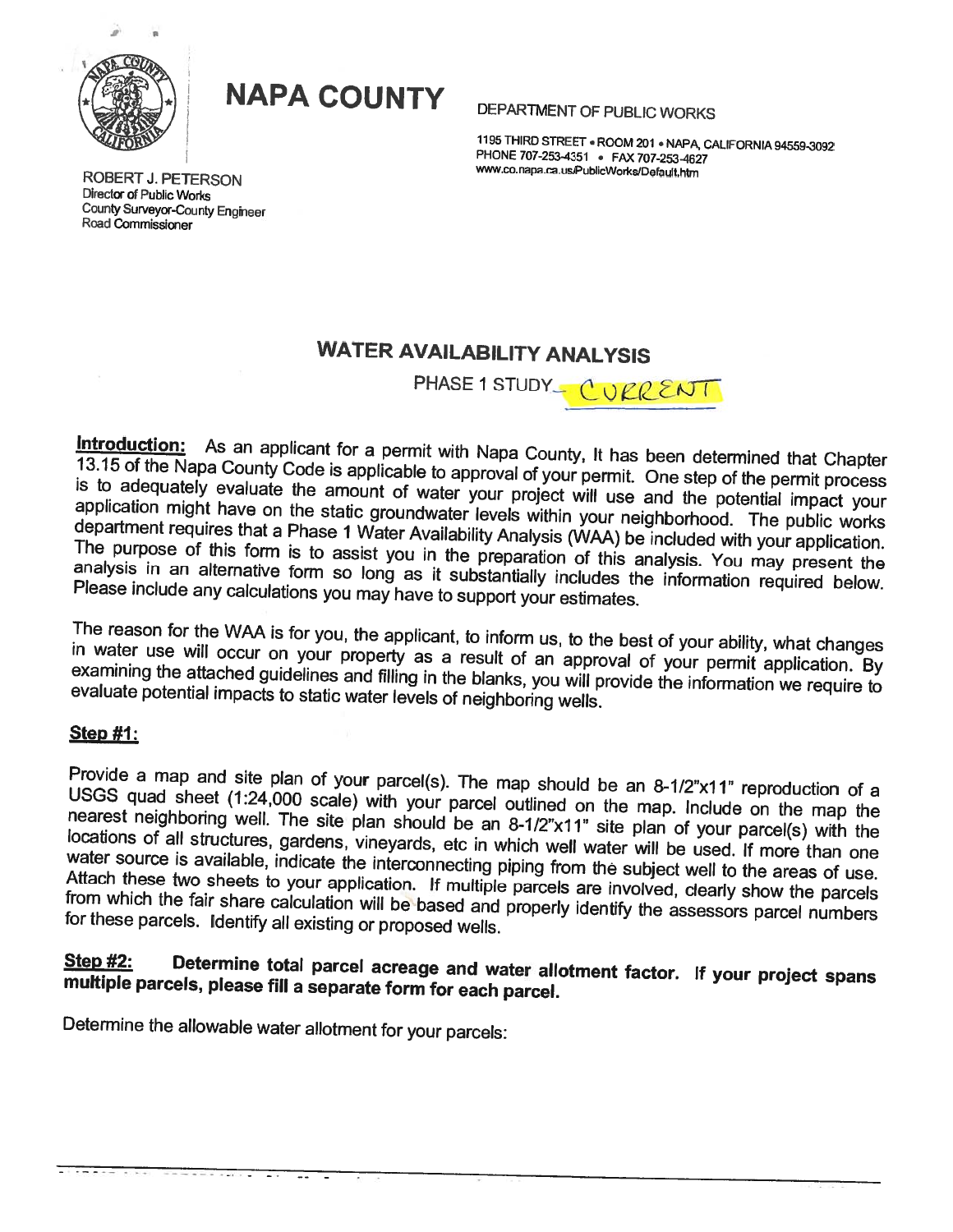### **Parcel Location Factors**

The allowable allotment of water is based on the location of your parcel.

There are 3 different location classifications. Valley floor areas include all locations that are within the Naps Valley, There are 3 different location classifications. Valley floor areas include all locations that are within the<br>Napa Valley, Pope Valley and Carneros Region, except for areas specified as groundwater deficient<br>areas. Groundwa Mountain Areas. Please circle your location classification below (Public Works can assist you in<br>determining your classification if necessary): department as having <sup>a</sup> history of problems with groundwater. All other areas are classified as determining your classification if necessary):

| Valley Floor<br>1.0 acre feet per acre per year<br><b>Mountain Areas</b><br>0.5 acre feet per acre per year<br>MST Groundwater Deficient Area      | 0.3 acre feet per acre per year |
|----------------------------------------------------------------------------------------------------------------------------------------------------|---------------------------------|
| <b>ASSESSORS</b><br>Parcel Parcel Rearcel Location Movable Water Allotment<br>Number(S)<br>Size<br>Facio<br>$020 - 450 - 015$<br>$33.5 \text{ ac}$ |                                 |
| $-016$<br>$0.5$ AF/acre                                                                                                                            | 16.75 AF                        |

### Step #3:

parcel(s) in acre-feet per year (af/yr). Transfer the information from the guidelines to the table below. Using the guidelines in Attachment A, tabulate the existing and projected future water usage on the

### EXISTING USE:

| <b>Residential</b>             | 0.75 | af/vr |
|--------------------------------|------|-------|
| Farm Labor Dwelling            | 0    | af/yr |
| Winery                         | 0    | af/yr |
| Commercial                     | ο    | af/yr |
| Vineyard*                      | 0.3  | af/yr |
| <b>Other Agriculture</b>       | 0    | af/yr |
| Landscaping                    | 0    | af/yr |
| Other Usage (List Separately): |      |       |
|                                |      | af/yr |
|                                |      | af/yr |
|                                |      | af/vr |
|                                |      |       |

### PROPOSED USE:

| Residential                    |     | <u>0.75 af/yr</u> |
|--------------------------------|-----|-------------------|
| Farm Labor Dwelling            | 0   | af/yr             |
| Winery                         | υ   | af/yr             |
| Commercial                     | O   | af/yr             |
| Vineyard*                      | 0.3 | af/yr             |
| <b>Other Agriculture</b>       | Ω   | af/yr             |
| Landscaping                    |     | af/yr             |
| Other Usage (List Separately): |     |                   |
|                                |     | af/yr             |
|                                |     | af/yr             |
|                                |     | af/vr             |
|                                |     |                   |

| TOTAL: | $\frac{1.1}{\frac{1}{2}}$ af/yr | <b>TOTAL:</b> | <u>__1 . 1 __</u> af/yr |  |
|--------|---------------------------------|---------------|-------------------------|--|
| TOTAL: | $358,436$ gallons TOTAL:        |               | 358,436 gallons"        |  |

\*Water use for vineyards should be no lower than 0.2 AF—unless irrigation records are available that show otherwise.

\*\*To determine your existing and proposed total water use in gallons, multiply the totals (in acre- feet) by<br><del>325,821</del> gal/AF.<br>325, 851 325,824 gal/AF.

Is the proposed use less than the existing usage  $( )$  Yes  $( )$  No  $( X )$  Equal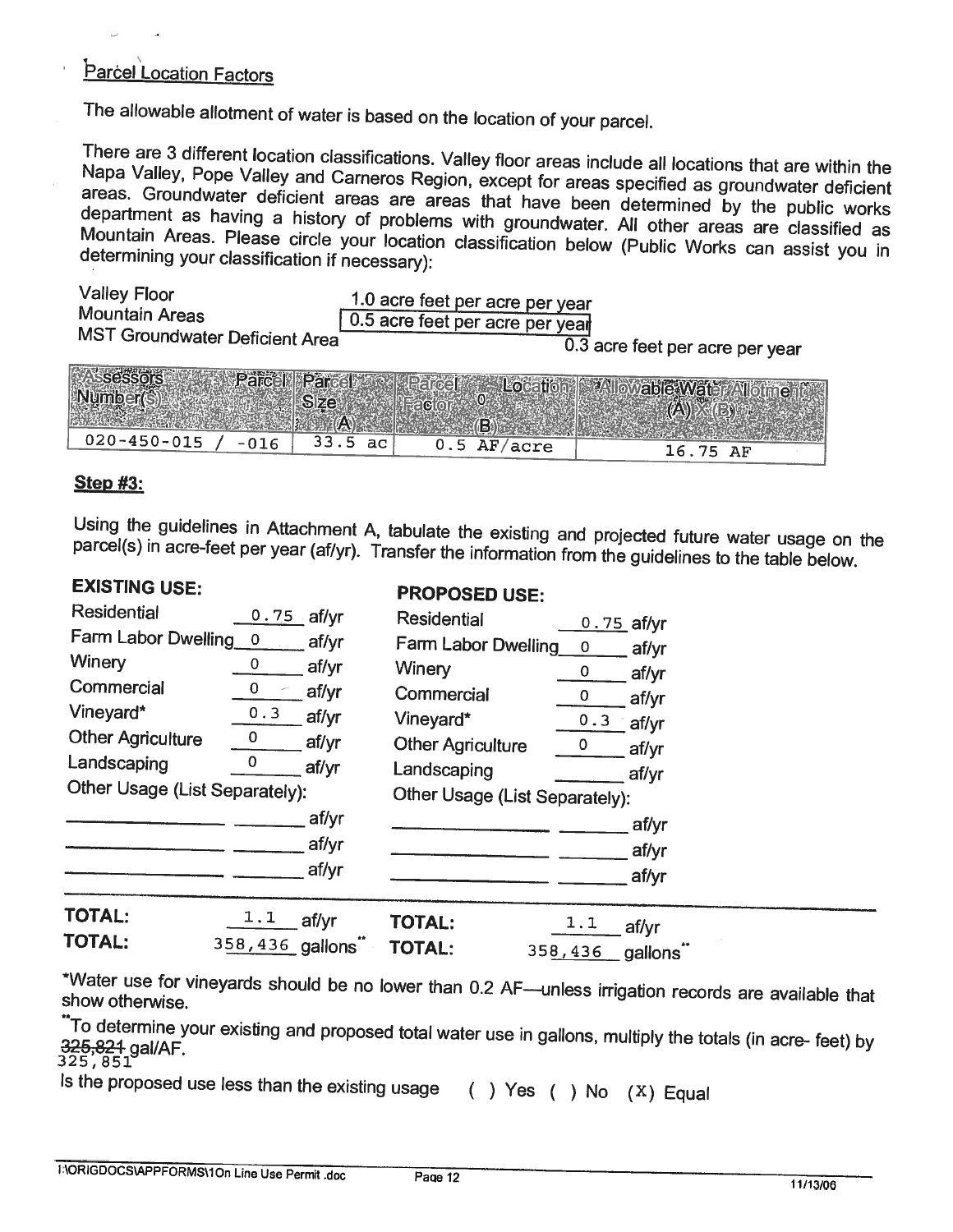### Step #4:

Provide any other information that may be significant to this analysis. For example, any calculations visual supporting your estimates, well test information including draw down over time, historical water data. usage visual observations of water levels, well drilling information, changes in neighboring land uses, the usage if other water sources such as city water or reservoirs, the timing of the development, etc. Use additional sheets

This represents the current site conditions (i.e. before the proposed lot<br>line adjustment).

your Conclusion: Congratulations! Just sign the form and you are done! Public works staff will now compare<br>your projected future water usage with a threshold of use as determined for your parcel(s) size, location,<br>jonography, r They will use the above information to evaluate if your proposed project will have a detrimental effect on topography, raphy, rainfall, soil types, historical water data for your area, and other hydrogeologic information.<br>Will use the above information to evolugie if your near and other hydrogeologic information groundwater levels and/or neighboring well levels. Should that evaluation result in a determination that your project may adversely impact neighboring water levels, a phase two water analysis may be<br>required. You will be advised of such a decision.

Signature: Mulau R. Mulath

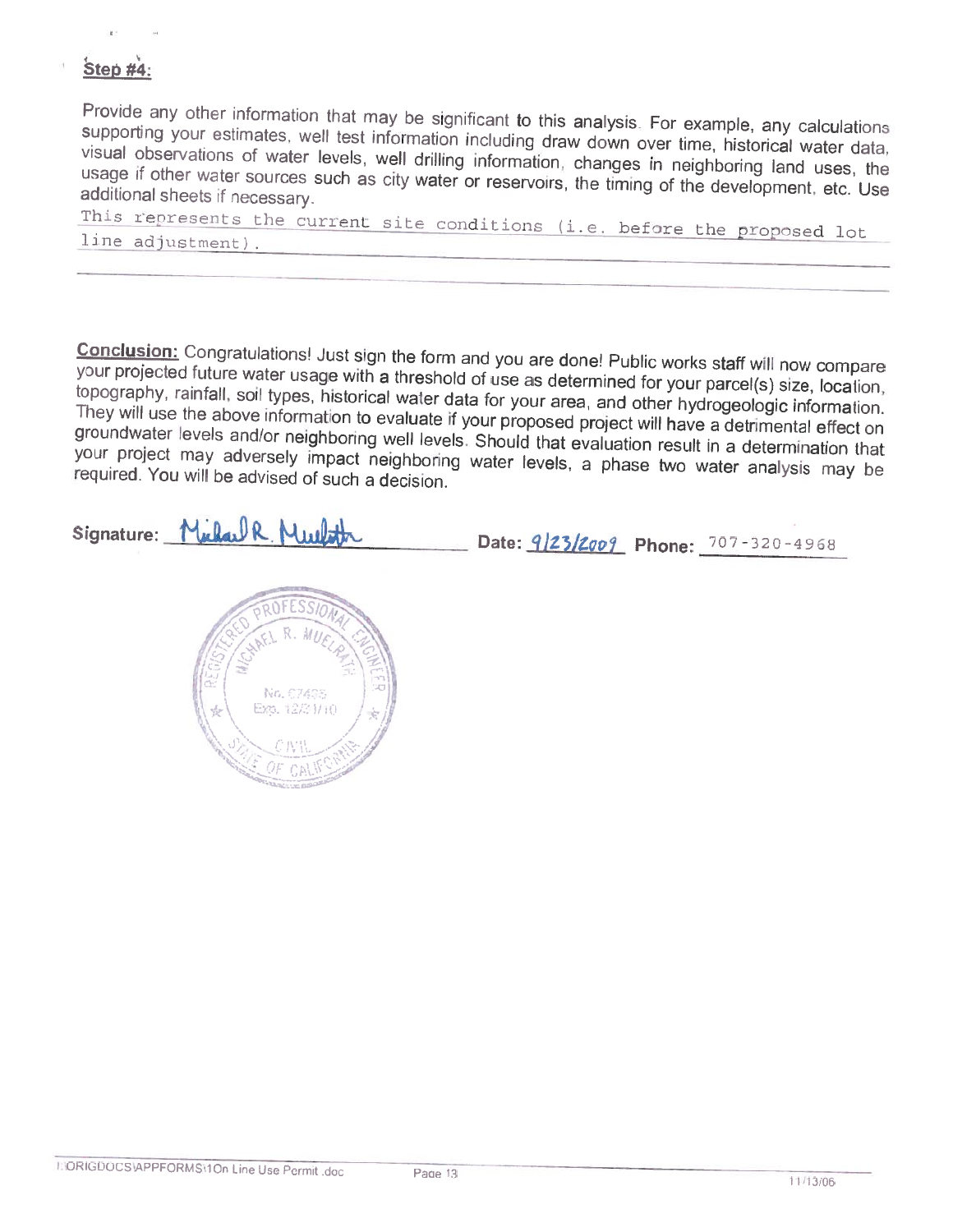### Typical Water Use Guidelines:

| <b>Primary Residence</b>   | 0.5 to 0.75 acre-feet per year (includes some landscaping) |
|----------------------------|------------------------------------------------------------|
| <b>Secondary Residence</b> | 0.20 to 0.30 acre-feet per year                            |
| Farm Labor Dwelling        | 0.06 to 0.10 acre-feet per person per year                 |

### Non-Residential Guidelines:

### Agricultural:

| <b>Vineyards</b>                                                                                                                           |                                                                                                                                                                                                                                    |
|--------------------------------------------------------------------------------------------------------------------------------------------|------------------------------------------------------------------------------------------------------------------------------------------------------------------------------------------------------------------------------------|
| Irrigation only<br><b>Heat Protection</b><br><b>Frost Protection</b><br>Farm Labor Dwelling<br><b>Irrigated Pasture</b><br><b>Orchards</b> | 0.2 to 0.5 acre-feet per acre per year<br>0.25 acre feet per acre per year<br>0.25 acre feet per acre per year<br>0.06 to 0.10 acre-feet per person per year<br>4.0 acre-feet per acre per year<br>4.0 acre-feet per acre per year |
| Livestock (sheep or cows)                                                                                                                  | 0.01 acre-feet per acre per year                                                                                                                                                                                                   |

### Winery:

### Industrial:

### Commercial:

Process Water 2.15 acre-feet per 100,000 gal. of wine Domestic and Landscaping 0.50 acre-feet per 100,000 gal. of wine

Food Processing 31.0 acre-feet per employee per year Printing/Publishing 0.60 acre-feet per employee per year

Office Space 0.01 acre-feet per employee per year<br>Warehouse 0.05 acre-feet per employee per year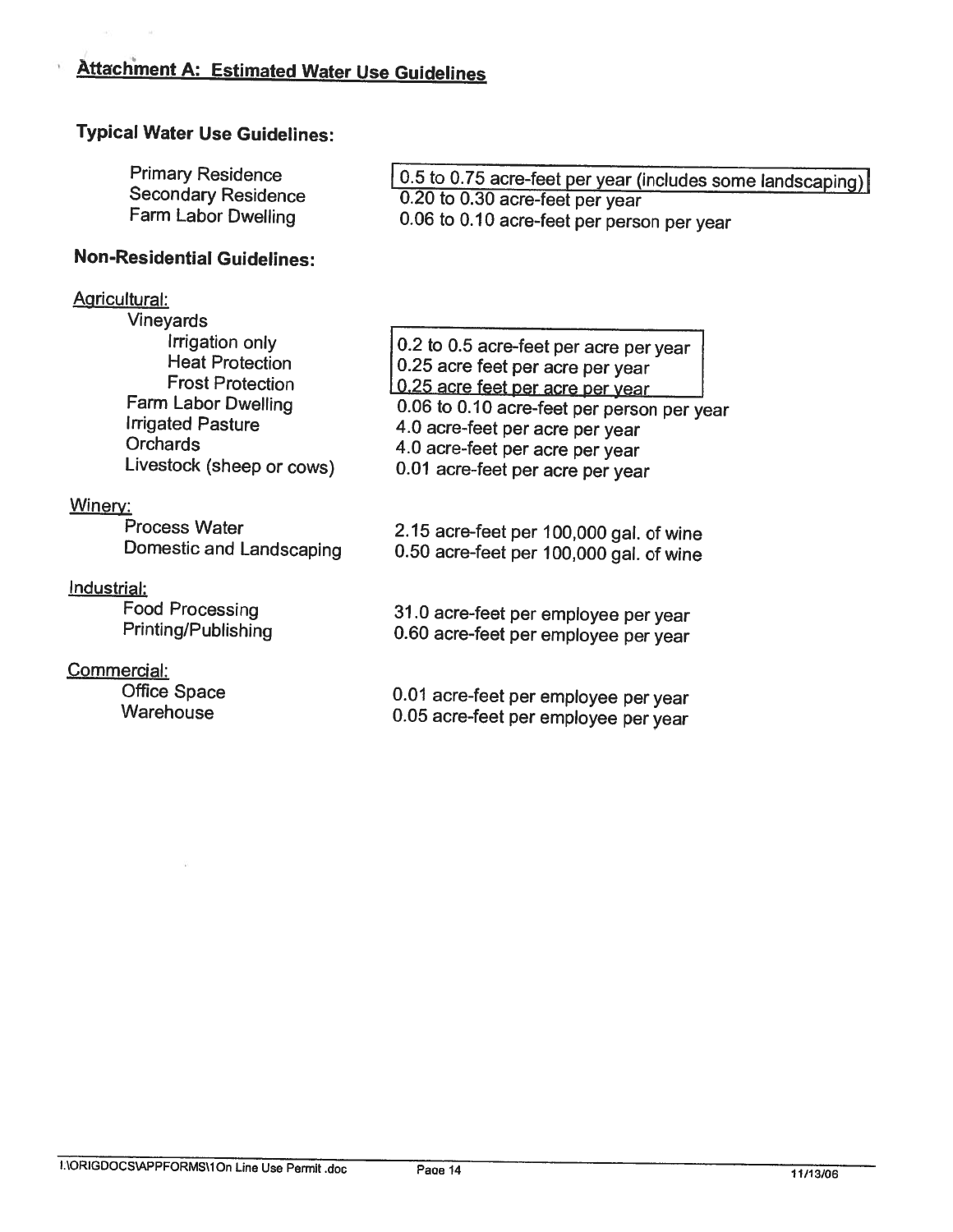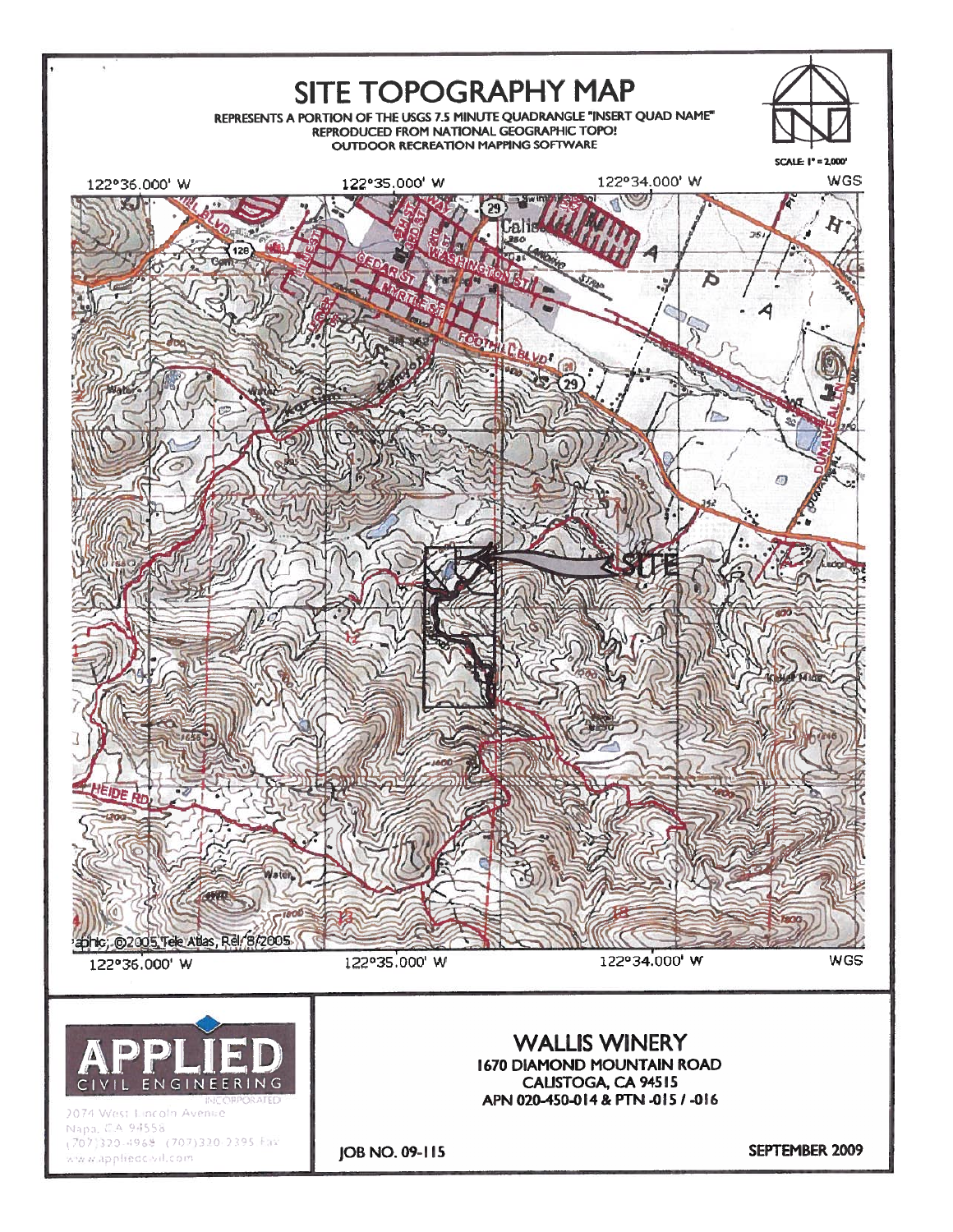|        |  | 4.9 | EXHIBI<br>$\zeta$<br><b>SSH</b>     |
|--------|--|-----|-------------------------------------|
| o<br>o |  |     | B<br>Δ.<br>ш<br>ਘੂ<br>ਕ<br>ທ<br>ပ္တ |
|        |  |     | ⋜<br>OVER                           |
|        |  | וכנ |                                     |

# **DESCRIPTION OF LAND USE:** DESCRIPTION OF LAND USE:

 $\langle \cdot | \cdot \rangle$  $\hat{\mathbf{t}}$ 

 $\eta$ 

# EXISTING LOT CONFIGURATION **ZOI-YADULZOU LOT UNILSIXT**

| <b>AESIDENCE &amp;</b><br><b>RESIDENCE</b><br>33.49± ACRES<br>12.34± ACRES | <b>J.3 ACRES VINEYARD</b>  |
|----------------------------------------------------------------------------|----------------------------|
| 020-450-015/-016<br>020-450-014                                            | PROPOSED LOT CONFIGURATION |

| <b>VINERY</b>                                                                     | <b>RESIDENCE &amp;</b> | 0.3 ACRES VINEYARD |
|-----------------------------------------------------------------------------------|------------------------|--------------------|
|                                                                                   |                        |                    |
| 020-450-014 & PTN -015 / -016 16.80± ACRES<br>PTN 020-450-015 & -016 29.03± ACRES | PTN 020-450-015 & -016 |                    |

# NOTES:

- **PROPERTY LINES ARE BASED ON NAPA COUNTY ASSESSOR'S PARCEL<br>MAPS BOOK 20 PAGE 45.** I. PROPERTY LINES ARE BASED ON NAPA COUNTY ASSESSORS PARCEL MAPS BOOK 20 PAGE 45.  $\overline{a}$ 
	- AERIAL IMAGE IS FROM NAPA COUNTY GEOGRAPHIC INFORMATION<br>SYSTEM WEBSITE. 2. AERIAL IMAGE IS FROM NAPA COUNTY GEOGRAPHIC INFORMATION SYSTEM WEBSITE.  $\vec{r}$ 
		- THIS EXHIBIT IS NOT A SURVEYED OR ENGINEERED PLAN AND IS<br>INTENDED FOR GENERAL INFORMATIONAL PURPOSES ONLY. 3. THIS EXHIBIT IS NOT A SURVEYED OR ENGINEERED PLAN AND IS INTENDED FOR GENERAL INFORMATIONAL PURPOSES ONLY.  $\vec{m}$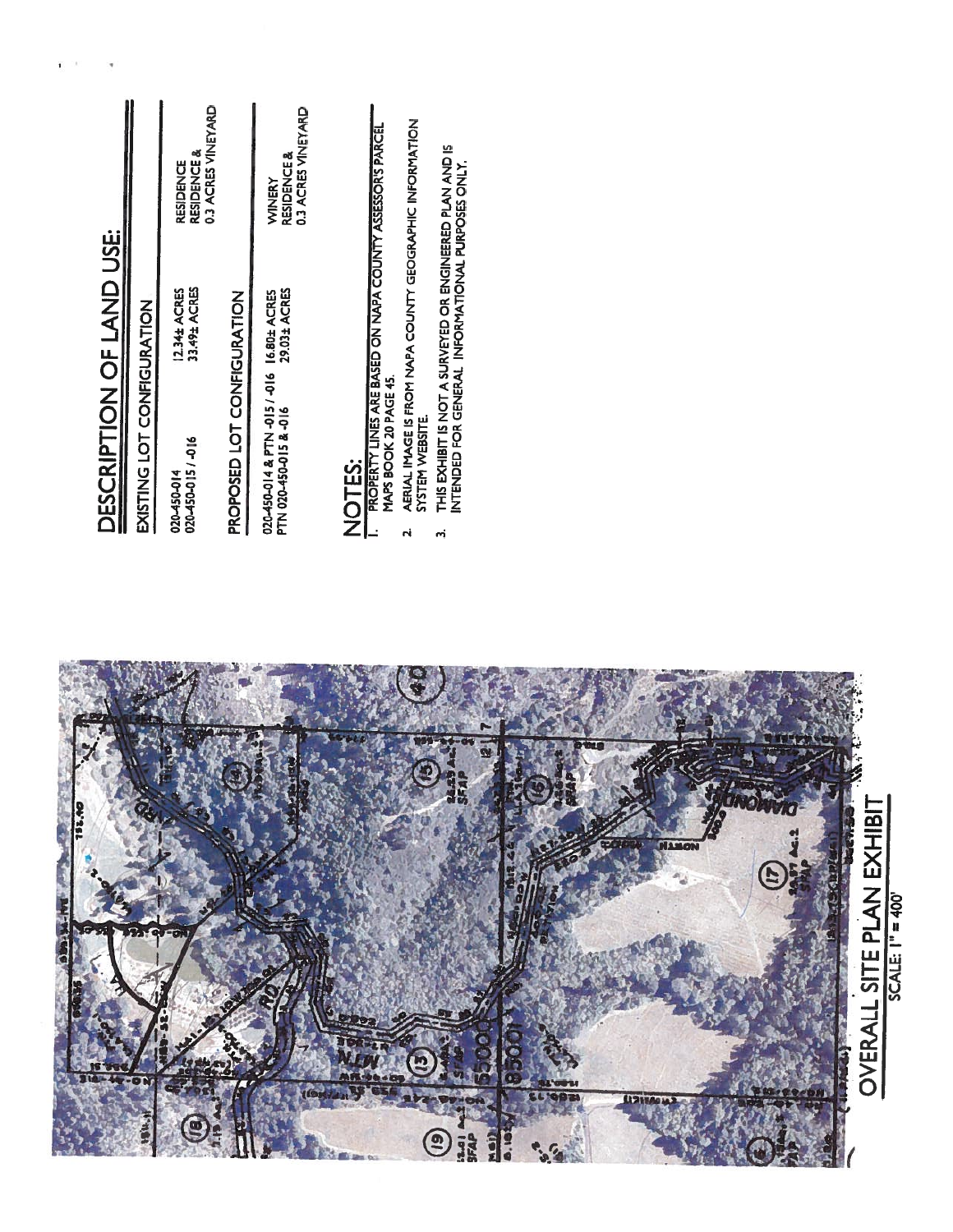

<sup>N</sup>APA COUNTY DEPARTMENT OF PUBLIC WORKS

THIRD STREET • ROOM 201 • NAPA, CALIFORNIA 94559-3092<br>PHONE 707-253-4351 • FAX 707-253-4627<br>www.co.napa.ca.us/PublicWorks/Default.htm

Director of Public Works County Surveyor-County Engineer Road Commissioner

## WATER AVAILABILITY ANALYSIS

PHASE 1 STUDY -  $\sqrt{05T}$  LLA

Introduction: As an applicant for a permit with Napa County, It has been determined that Chapter<br>13.15 of the Napa County Code is applicable to approval of your permit. One step of the permit process is to adequately evaluate the amount of water your project will use and the potential impact your application might have on the static groundwater levels within your neighborhood. The public works department requires that The purpose of this form is to assist you in the preparation of this analysis. You may present the analysis in an alternative form so long as it substantially includes the information required below.<br>Please include any cal

The reason for the WAA is for you, the applicant, to inform us, to the best of your ability, what changes in water use will occur on your property as a result of an approval of your permit application. By examining the attached guidelines and filling in the blanks, you will provide the information we require to evaluate potential impacts to static water levels of neighboring wells

### Step #1:

Provide a map and site plan of your parcel(s). The map should be an 8-1/2"x11" reproduction of<br>USGS quad sheet (1:24,000 scale) with your parcel autlie, J USGS quad sheet (1:24,000 scale) with your parcel outlined on the map. Include on the map the<br>nearest neighboring well. The site plan should be an 8-1/2"x11" site plan of your parcel(s) with the<br>locations of all structures

### multiple parcels, please fill a separate Step #2: Determine please total total parcel acreage and water allotment factor. If your project spans<br>fill a separate form for each parcel.

Determine the allowable water allotment for your parcels: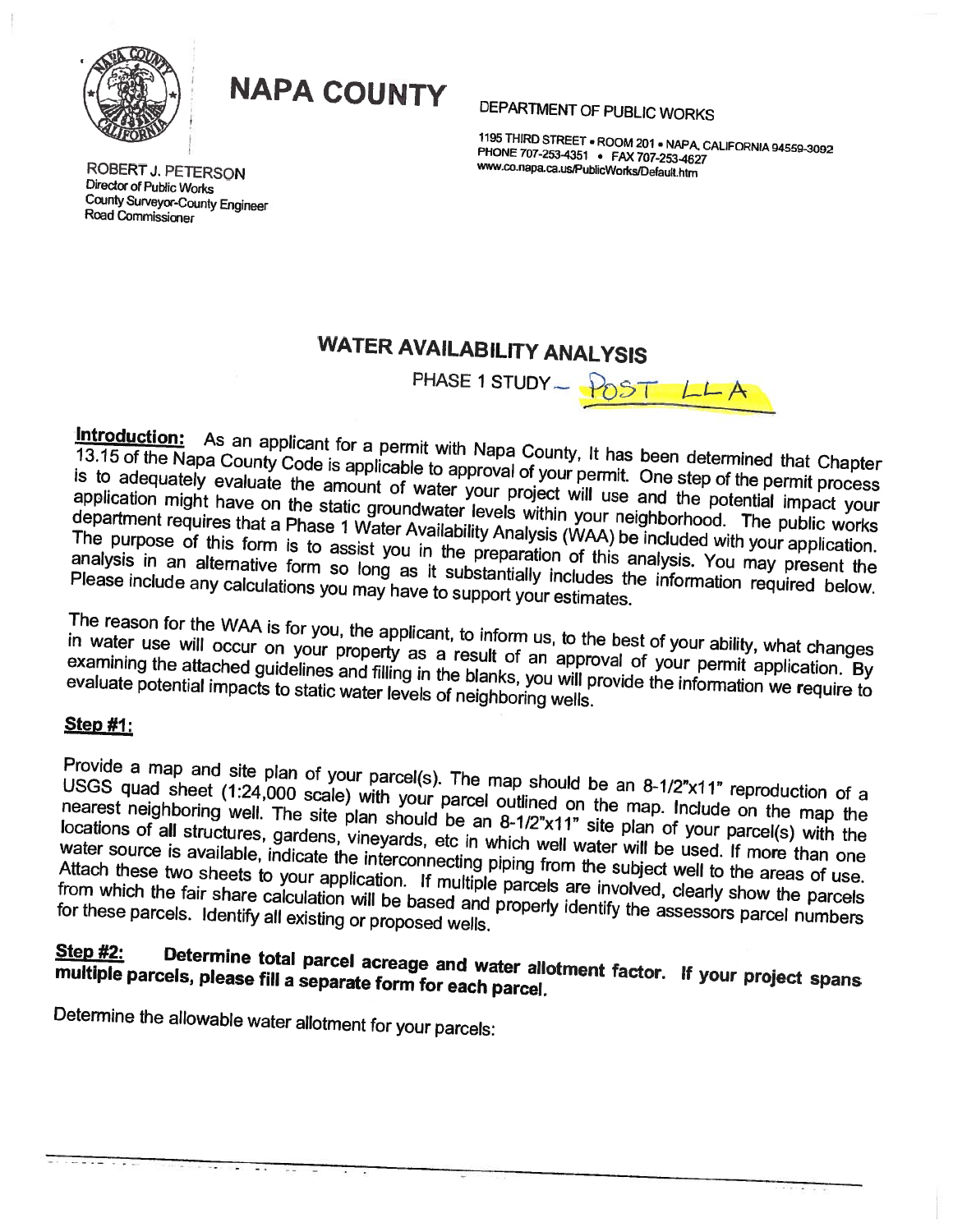### **Parcel Location Factors**

The allowable allotment of water is based on the location of your parcel.

There are 3 different location classifications. Valley floor areas include all locations that are within the Napa Valley, Pope Valley wapa valley, Pope Valley and Carneros Region, except for areas specified as groundwater deficient<br>areas. Groundwater deficient areas are areas that have to the specified as groundwater deficient department as having a history of problems with groundwater. All other areas are classified as areas. Groundwater deficient areas are areas that have been determined by the public works Mountain Areas. Please circle your location classification below (Public Works can assist you in<br>determining your classification if necessary): determining your classification if necessary):

| <b>Valley Floor</b><br><b>Mountain Areas</b><br>MST Groundwater Deficient Area |                                         | 1.0 acre feet per acre per year<br>0.5 acre feet per acre per year | $0.\overline{3}$ acre feet per acre per year                                               |  |
|--------------------------------------------------------------------------------|-----------------------------------------|--------------------------------------------------------------------|--------------------------------------------------------------------------------------------|--|
| Number(s)<br>Winery Parcel                                                     | <b>ANNI SIZOL</b><br><b>AWAI Factor</b> |                                                                    | MASSessors and Parcell Parcel and Parcell Parcel and Coation Park Iowable Water Alloune in |  |
| $020 - 450 - 014$ & Ptn.<br>Step $#3$ :                                        | 16.8ac<br>$-015$<br>$-016$              | $0.5$ AF/acre                                                      | 8.4 AF                                                                                     |  |

parcel(s) in acre-feet per year (af/yr). Transfer the information from the guidelines to the table below. Using the in guidelines in Attachment A, tabulate the existing and projected future water usage on the<br>acre-feet per year (af/yr). Transfer the information from the quidelines to the table halaw.

### EXISTING USE:

### PROPOSED USE:

| Residential                    | $0.75$ af/yr    | Residential                       | 0                              |                |
|--------------------------------|-----------------|-----------------------------------|--------------------------------|----------------|
| Farm Labor Dwelling 0          |                 | af/yr<br>Farm Labor Dwelling      | 0                              | af/yr          |
| Winery                         | 0               | af/yr<br>Winery                   | 0.8                            | af/yr          |
| Commercial                     | 0               | af/yr<br>Commercial               | 0                              | af/yr<br>af/yr |
| Vineyard*                      | 0               | af/yr<br>Vineyard*                | 0                              | af/yr          |
| <b>Other Agriculture</b>       | 0               | af/yr<br><b>Other Agriculture</b> |                                | af/yr          |
| Landscaping                    | 0               | af/yr<br>Landscaping              | 0                              | af/yr          |
| Other Usage (List Separately): |                 |                                   | Other Usage (List Separately): |                |
|                                |                 | af/yr                             |                                | af/yr          |
|                                |                 | af/yr                             |                                | af/yr          |
|                                |                 | af/yr                             |                                | af/yr          |
| <b>TOTAL:</b>                  |                 |                                   |                                |                |
|                                | .75<br>af/vr    | TOTAL:                            | 0.8                            | af/vr          |
| TOTAL:                         | 244,388 gallons | TOTAL:                            | 260,680                        | gallons        |

show \*Water otherwise. use for vineyards should be no lower than 0.2 AF—unless irrigation records are available that \*\*To

<del>325.82</del>1 determine your existing and proposed total water use in gallons, multiply the totals (in acre- feet) by<br>8<del>21</del> gal/AF. <del>325,821</del> gal/AF.<br><sup>325, 851</sup>

Is the proposed use less than the existing usage  $( )$  Yes  $(X)$  No  $( )$  Equal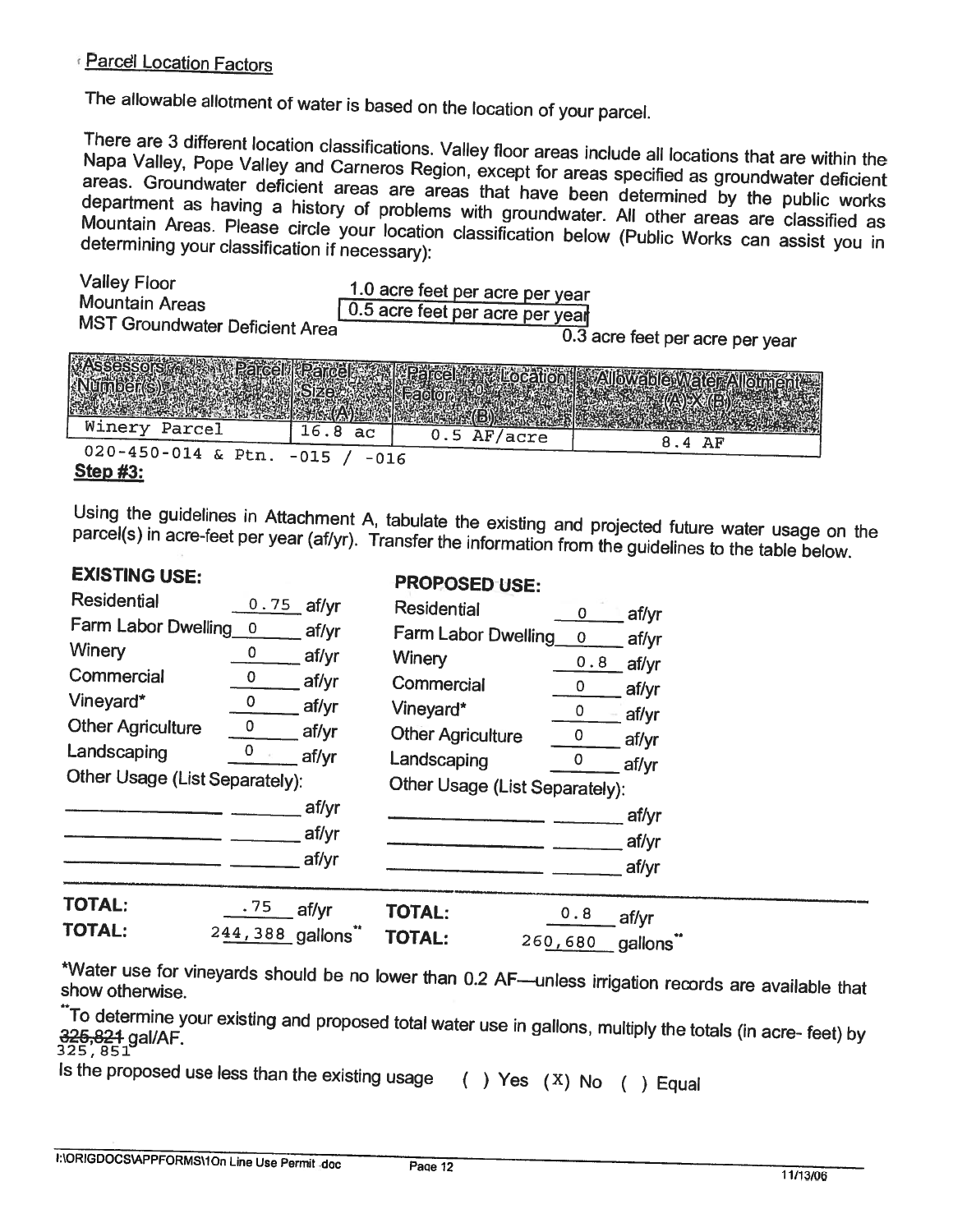### **Step #4:**

Provide any other information that may be significant to this analysis. For example, any calculations supporting your estimates, well test information including draw down over time, historical water data, visual observations of water levels, well drilling information, changes in neighboring land uses, the usage if other water sources such as city water or reservoirs, the timing of the development, etc. Use additional sheets if necessary.

This represents the post lot line adjustment scenario proposed with the subject winery use permit application.

Conclusion: Congratulations! Just sign the form and you are done! Public works staff will now compare your projected future water usage with a threshold of use as determined for your parcel(s) size, location, topography, rainfall, soil types, historical water data for your area, and other hydrogeologic information. They will use the above information to evaluate if your proposed project will have a detrimental effect on groundwater levels and/or neighboring well levels. Should that evaluation result in a determination that your project may adversely impact neighboring water levels, a phase two water analysis may be required. You will be advised of such a decision.

Signature: Michael R. Muchatta



Date: 9/23/2009 Phone: 707-320-4968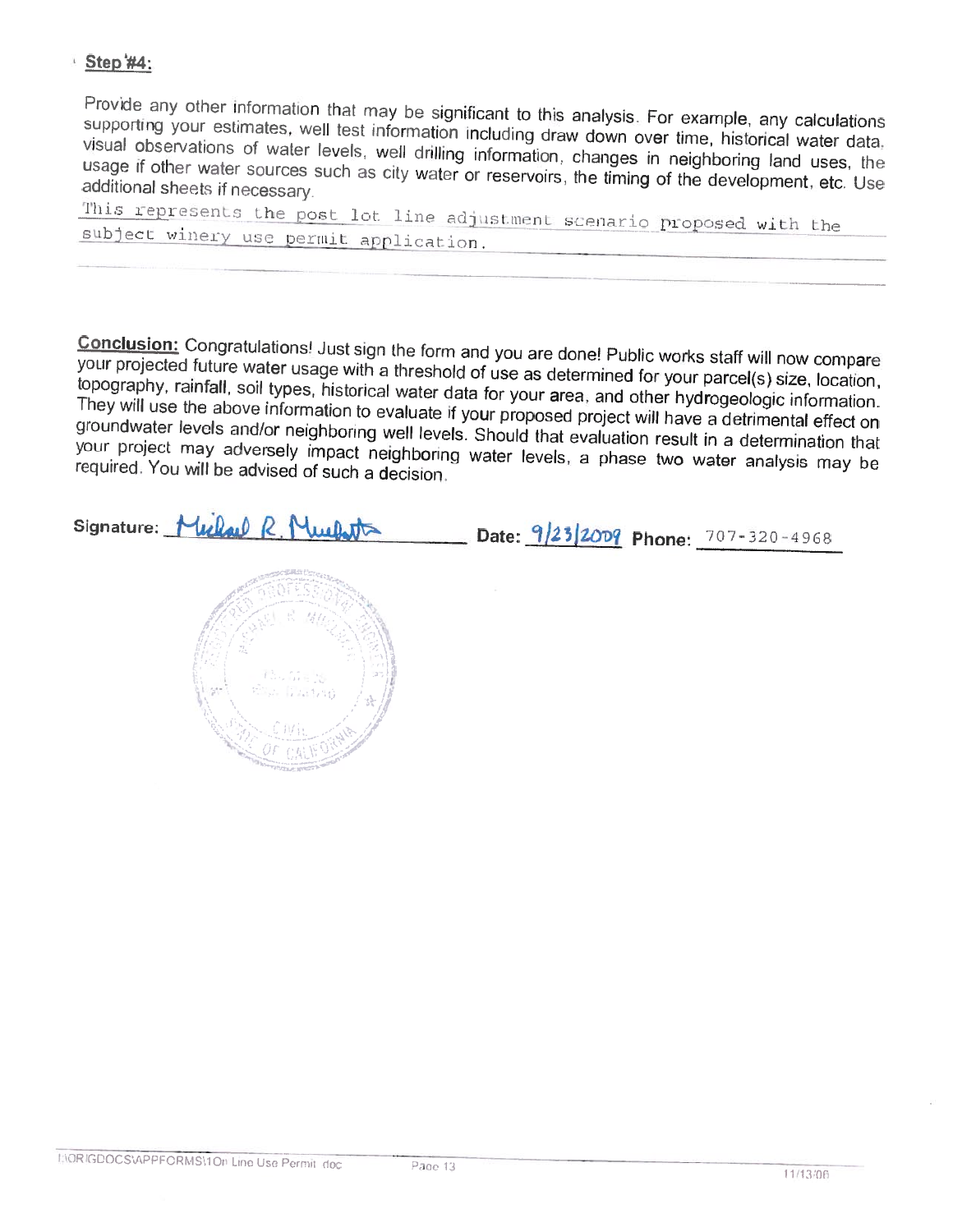## Typical Water Use Guidelines:

| <b>Primary Residence</b><br><b>Secondary Residence</b><br>Farm Labor Dwelling<br><b>Non-Residential Guidelines:</b>                                                                                          | 0.5 to 0.75 acre-feet per year (includes some landscaping)<br>0.20 to 0.30 acre-feet per year<br>0.06 to 0.10 acre-feet per person per year                                                                                                                            |
|--------------------------------------------------------------------------------------------------------------------------------------------------------------------------------------------------------------|------------------------------------------------------------------------------------------------------------------------------------------------------------------------------------------------------------------------------------------------------------------------|
| <b>Agricultural:</b><br><b>Vineyards</b><br>Irrigation only<br><b>Heat Protection</b><br><b>Frost Protection</b><br>Farm Labor Dwelling<br>Irrigated Pasture<br><b>Orchards</b><br>Livestock (sheep or cows) | 0.2 to 0.5 acre-feet per acre per year<br>0.25 acre feet per acre per year<br>0.25 acre feet per acre per year<br>0.06 to 0.10 acre-feet per person per year<br>4.0 acre-feet per acre per year<br>4.0 acre-feet per acre per year<br>0.01 acre-feet per acre per year |
| Winery:<br>Process Water<br>Domestic and Landscaping<br><u>Industrial:</u><br><b>Food Processing</b><br>Printing/Publishing                                                                                  | 2.15 acre-feet per 100,000 gal. of wine<br>0.50 acre-feet per 100,000 gal. of wine<br>31.0 acre-feet per employee per year<br>0.60 acre-feet per employee per year                                                                                                     |
| Commercial:                                                                                                                                                                                                  |                                                                                                                                                                                                                                                                        |

Office Space

Warehouse

0.01 acre-feet per employee per year 0.05 acre-feet per employee per year